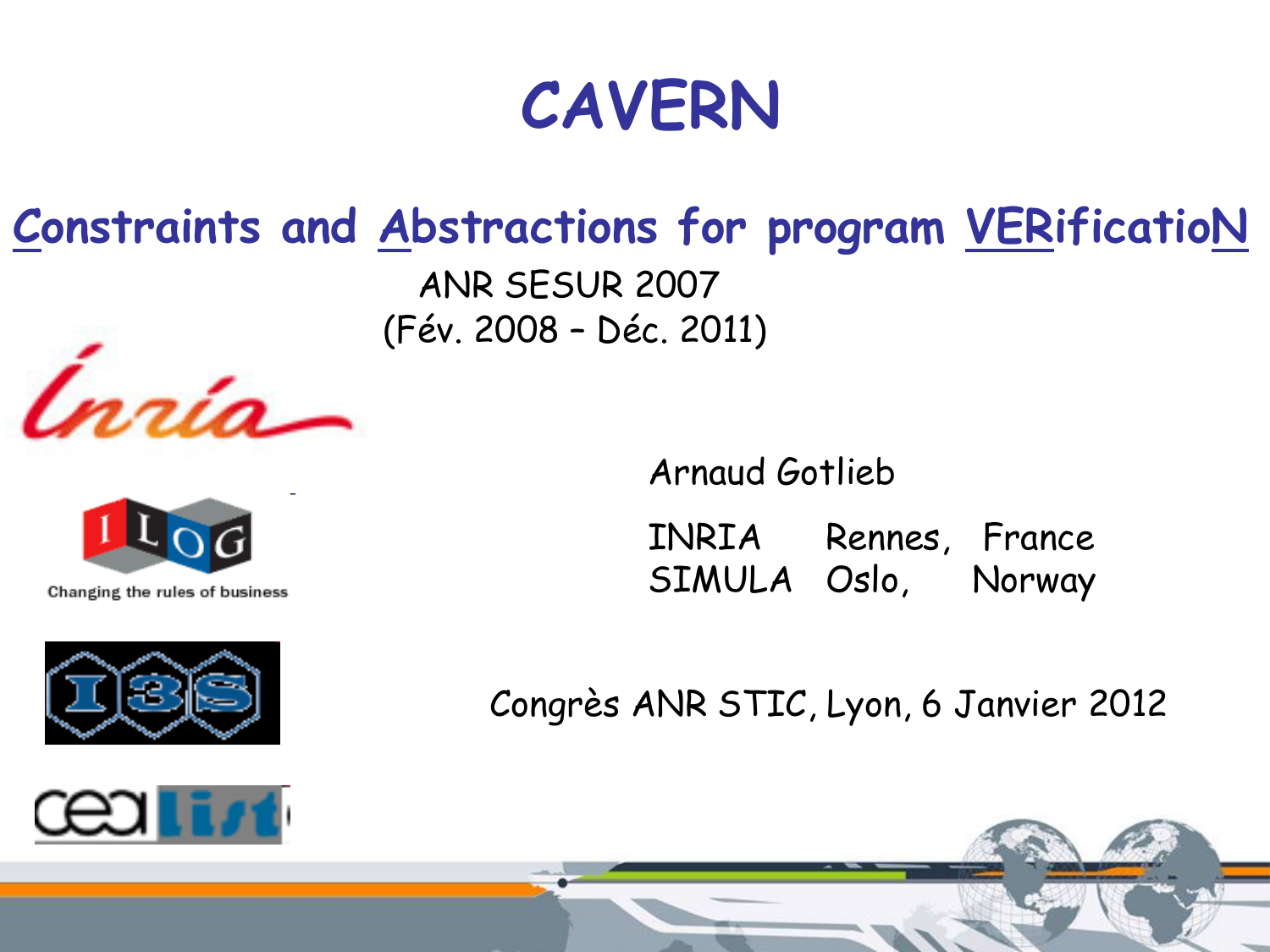## Why Testing is so important?











### for checking unspecified behaviour…

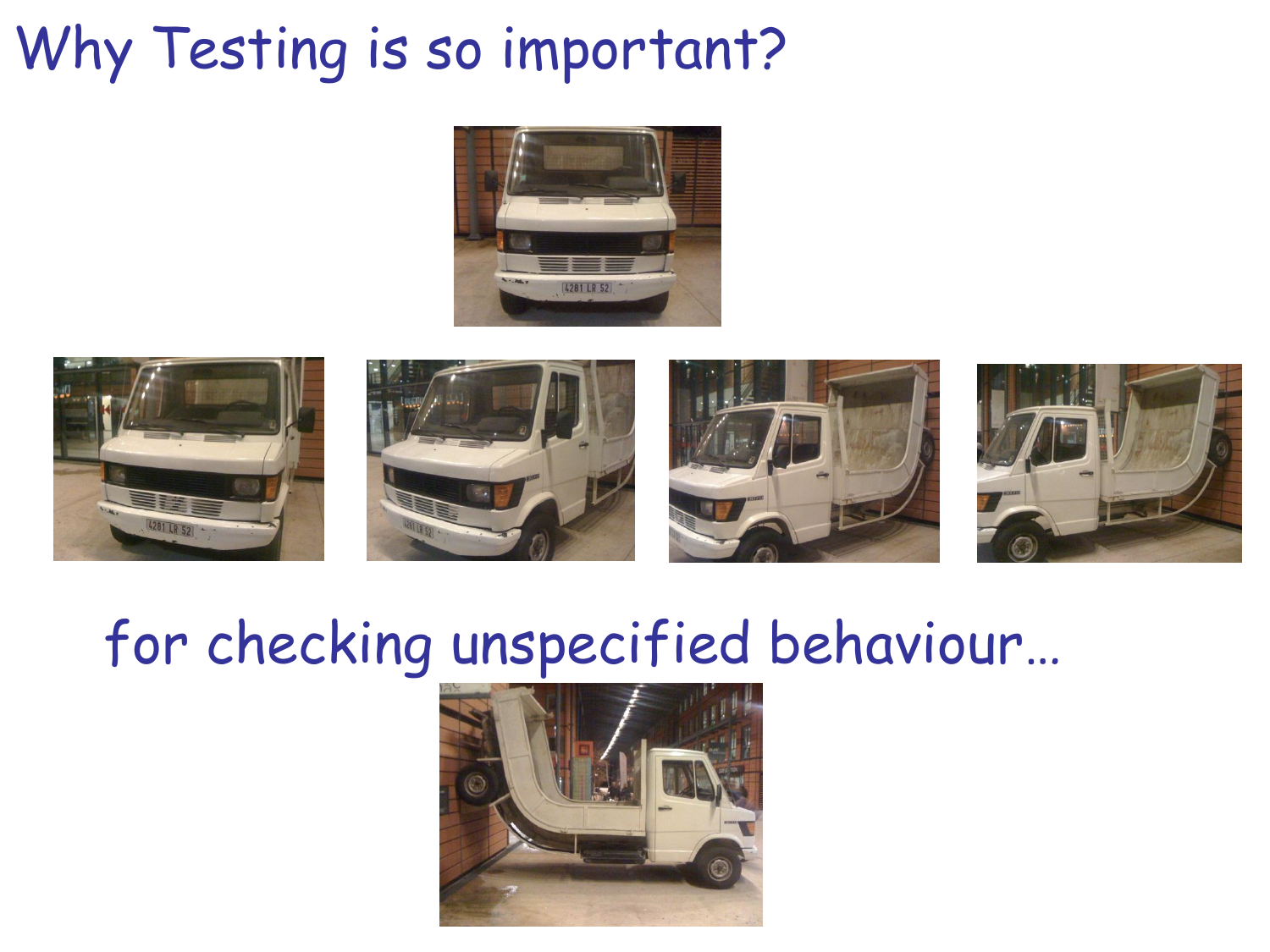

# Embedded Software Testing





 *TCAS*



*BCE Rafale – Dassault Electronics*



*Saturn C90 – Cisco Norway*

- Critical software development involves strong V&V requirements:
- Several (complementary) techniques at the unit level (code level): - At system testing level, safety-related properties have to be checked
- software model-checking - At integration testing level, HW/SW integration failures must be detected
- static-analysis based verification software testing - At unit testing level, programming faults must be detected and removed

 and Constraint-Based Testing… At these levels, conformance to software certification standards is enforced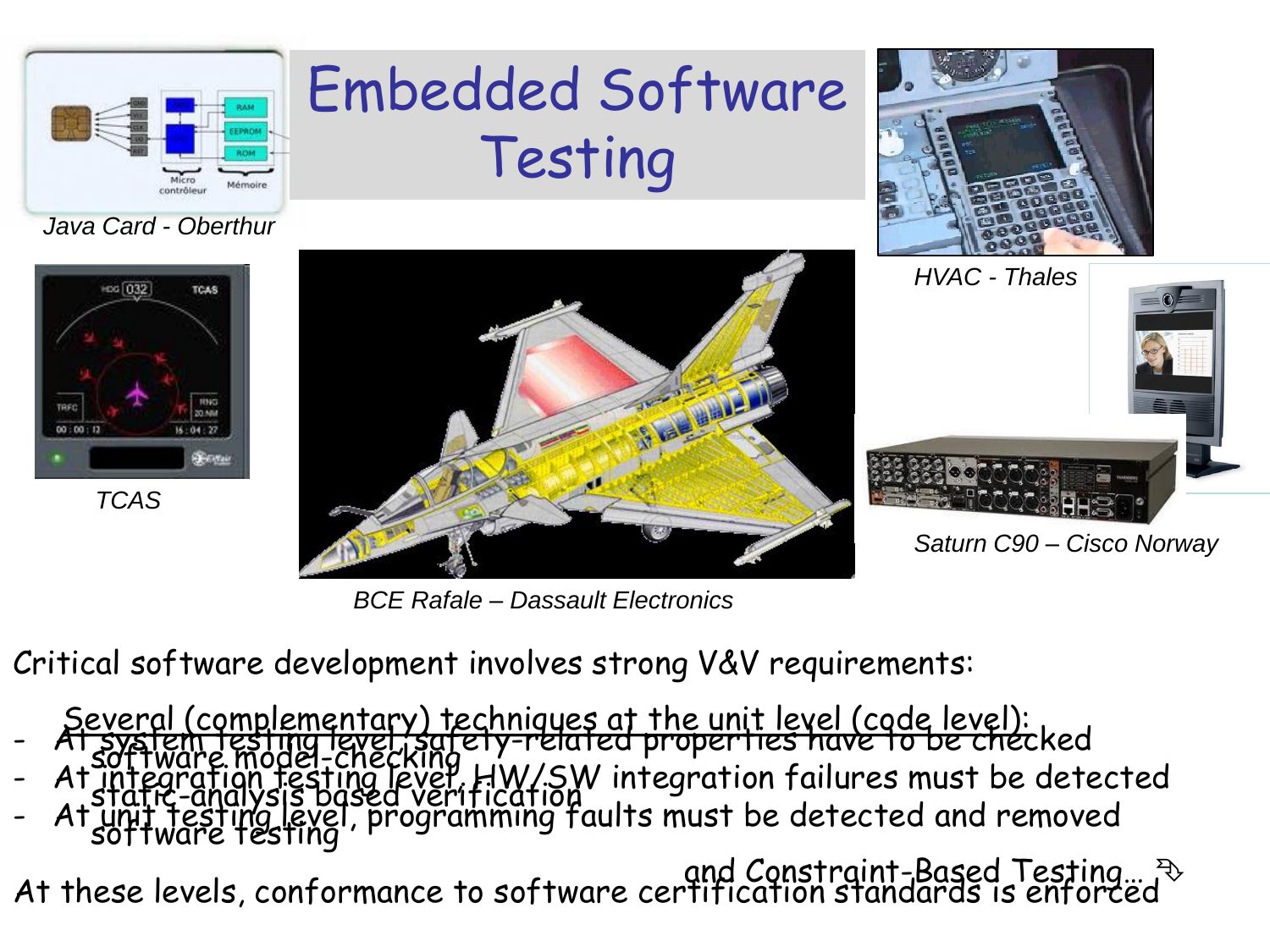## Software Testing

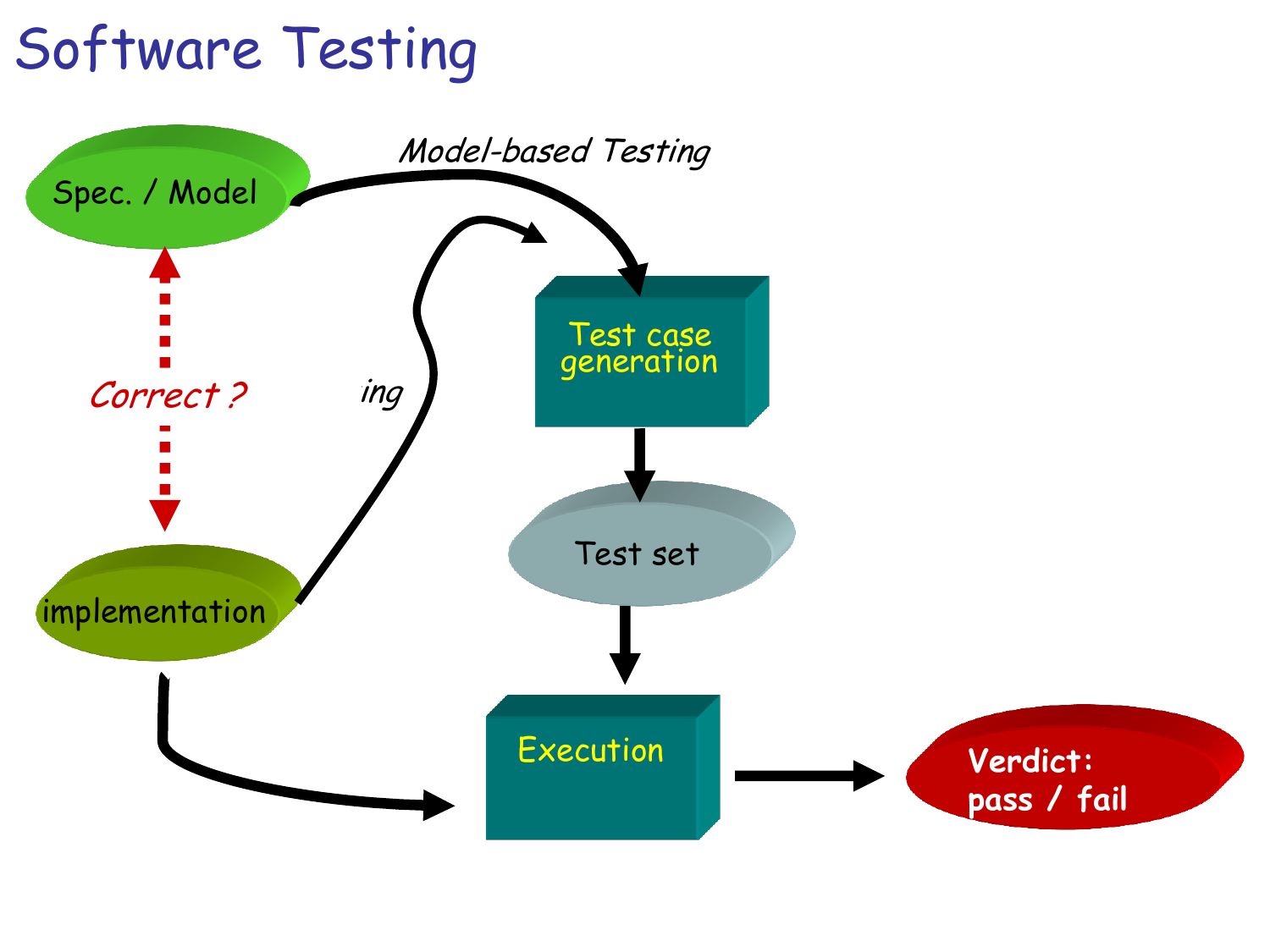### Constraint-Based Testing

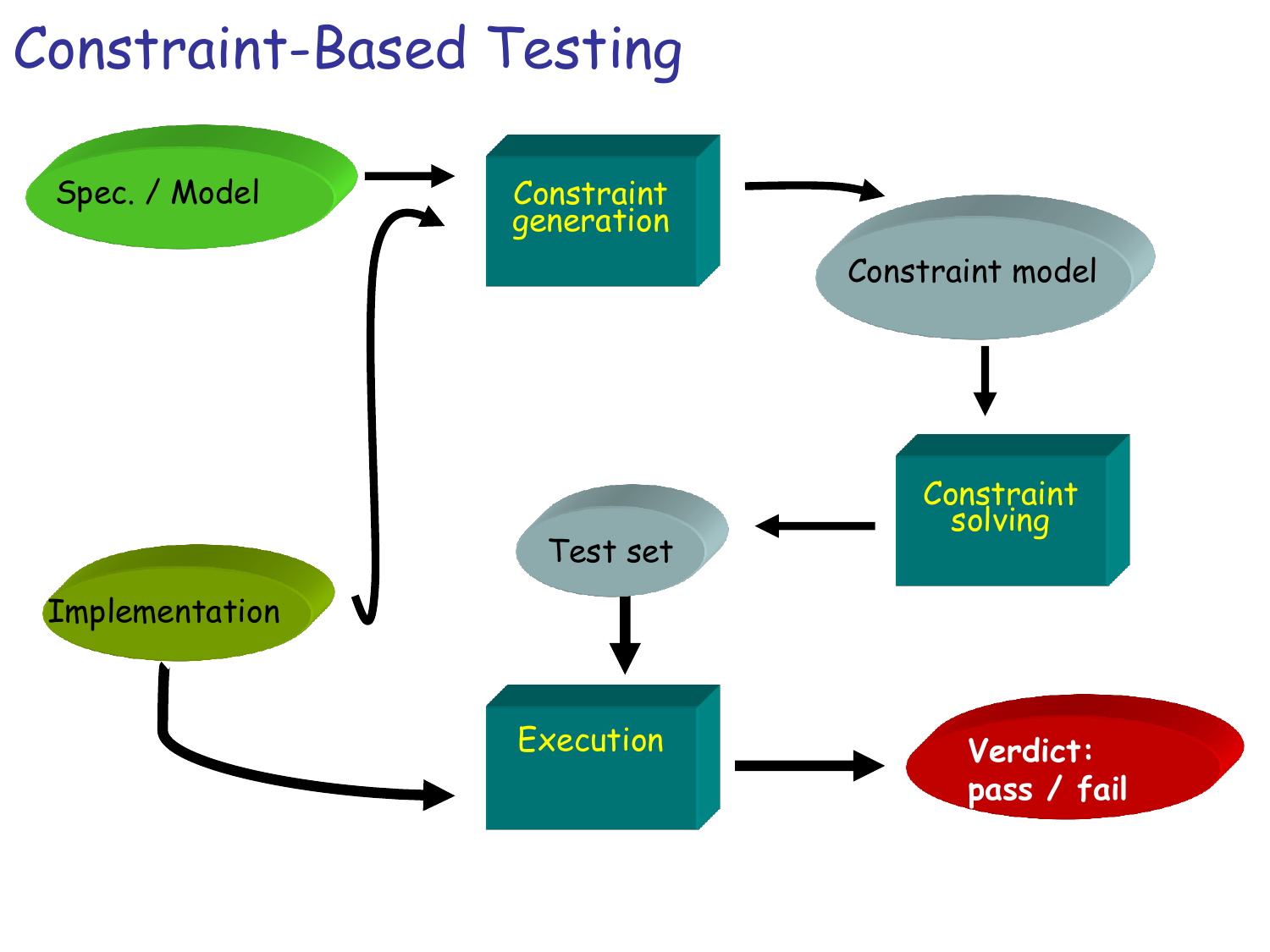# Constraint-Based Testing (CBT)

Constraint-Based Testing (CBT) is the process of **generating test cases** against a **testing objective** by using **constraint solving techniques** 

Developed in the context of both **code-based testing** and **model-based testing**

In France:

Abroad:

In the Industry:

CEA - List (**Osmose** S. Bardin…) (**GATEL** B. Marre…**) (PathCrawler** N. Williams…) Univ. of Nice Sophia-Antipolis (**CPBPV** M. Rueher, H. Collavizza, …) INRIA - Celtique(**Euclide, JAUT** A. Gotlieb, …)

Microsoft Research (**DART, PEX, SAGE** P. Godefroid… ) Univ. of Madrid (**PET** E. Albert, G. Puebla, …) Univ. of Stanford (**EXE** C. Cadar, …)

Smartesting **(Test Designer** B. Legeard, …) IBM Ilog Lab. (**Jsolver for ILOG Rules**, M. Leconte,..)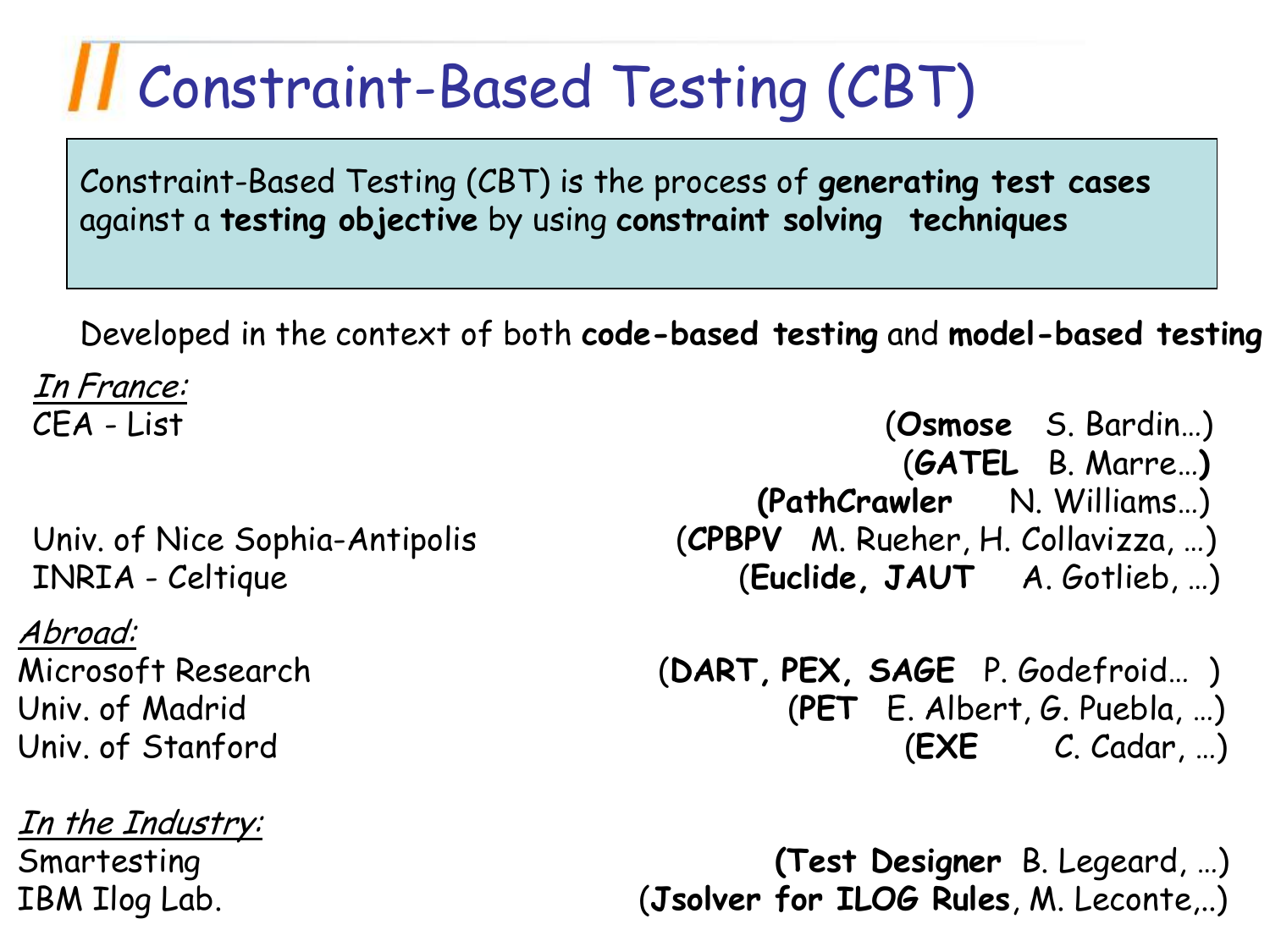## The automatic test data generation problem (1)

- Select either a path, branch, source code element, or testing criterion
- Generate a test input or a test set that covers the element
- Predict the expected outputs

 $f(int x_1, int x_2, int x_3)$  $if(x_1 == x_2 \& x_2 == x_3)$ ite state sustains)  $if(x_3 = x_1 * x_2) ... Y_n$ 

(i.e., reachability problem in infinite-state systems)

Solving this problem would have broad industrial impact:

- increase software quality and reliability through better code coverage and more systematic test inputs generation;
- decrease testing costs through augmented automation;
- automate conformance to Software Certification Standards as they require covering testing criteria (e.g., DO-178C, ISO 2626-1,…) ;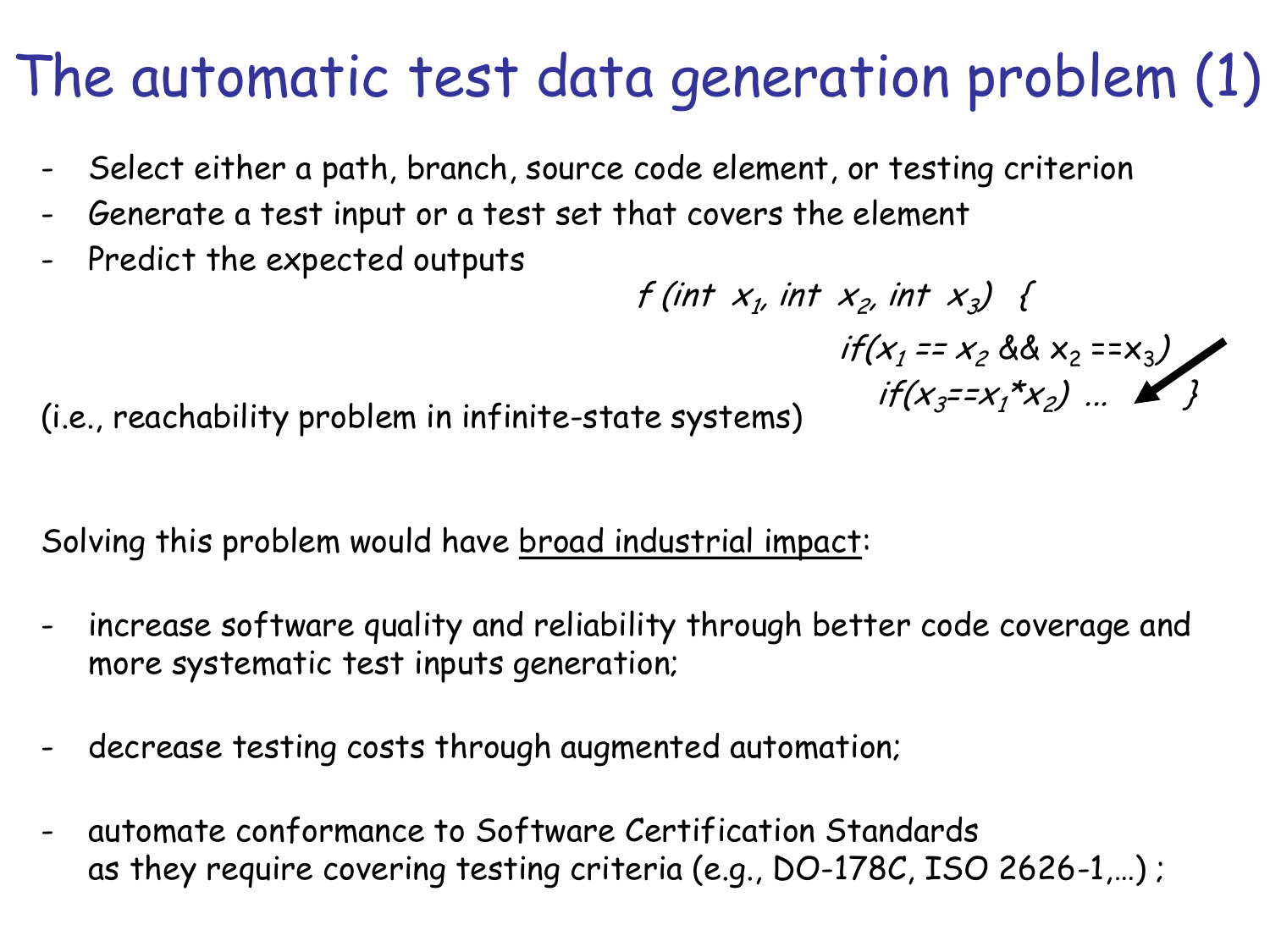## The automatic test data generation problem (2)

Given a location k in a program under test, generate a test input that reaches k

Reachability problem in infinite-state systems is undecidable in general!

Even when adding bounds, hard combinatorial problem Using Random Testing, Prob{ reack k} = 2 over  $2^{32} \times 2^{32} \times 2^{32} = 2^{35} = 0.00000...1$ .  $f(int x_1, int x_2, int x_3)$  $if(x_1 == x_2 \& x_2 == x_3)$  $if(x_{3}=x_{1}^{*}x_{2})...$ 

Constraint solving techniques are required!

- $\checkmark$  Loops (i.e., infinite-state systems) and infeasible paths
- $\checkmark$  Pointers, dynamic structures, higher-order computations (virtual calls)
- $\checkmark$  Floating-point computations, modular computations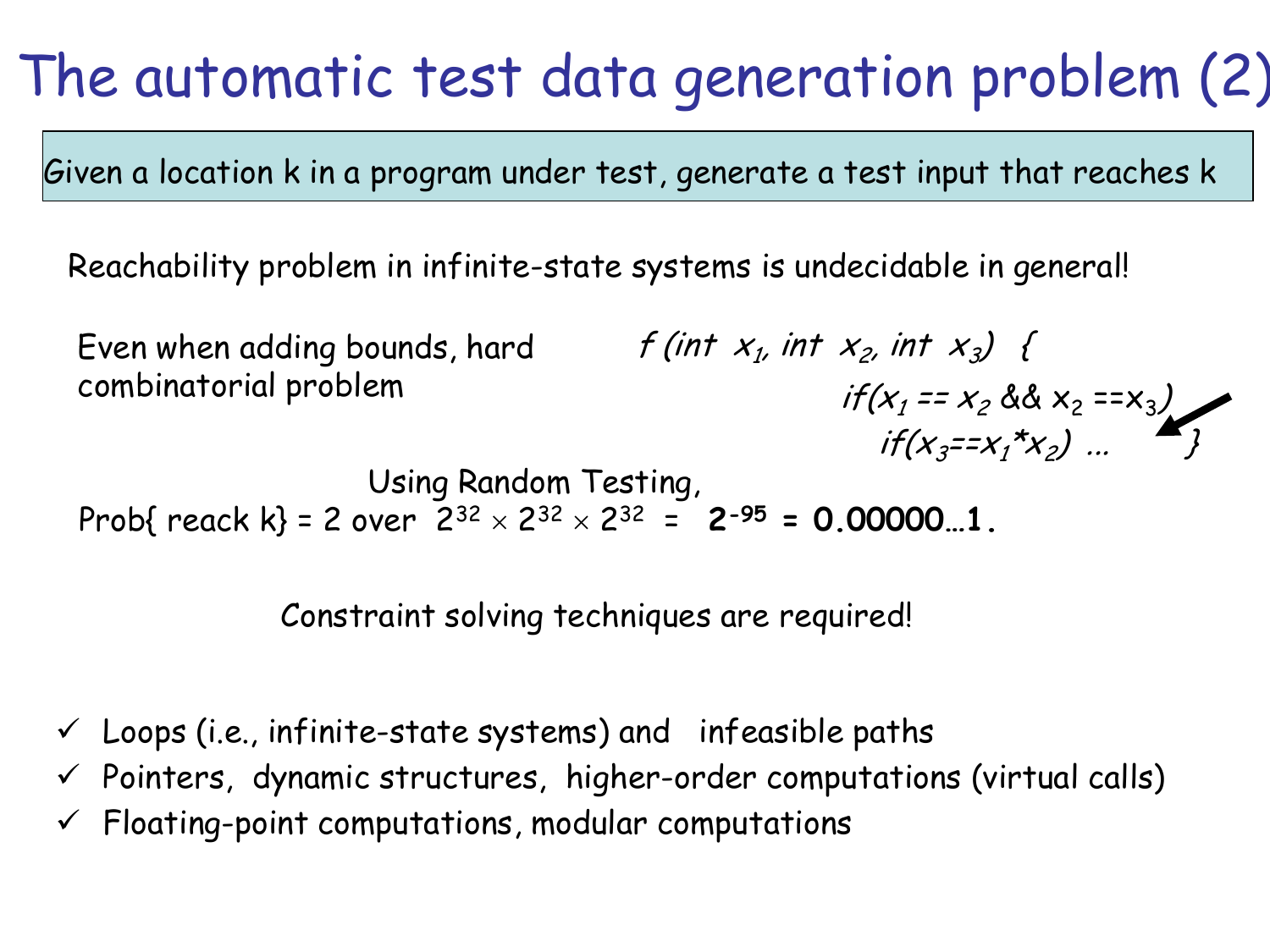## The goal of the CAVERN project:

To improve **Constraint-Based Testing** with **Constraint Programming** techniques to effectively and efficiently address these problems

Illustrated with **a selected contribution,** in my today's talk:

**Constraint-based program exploration** for automatic test data generation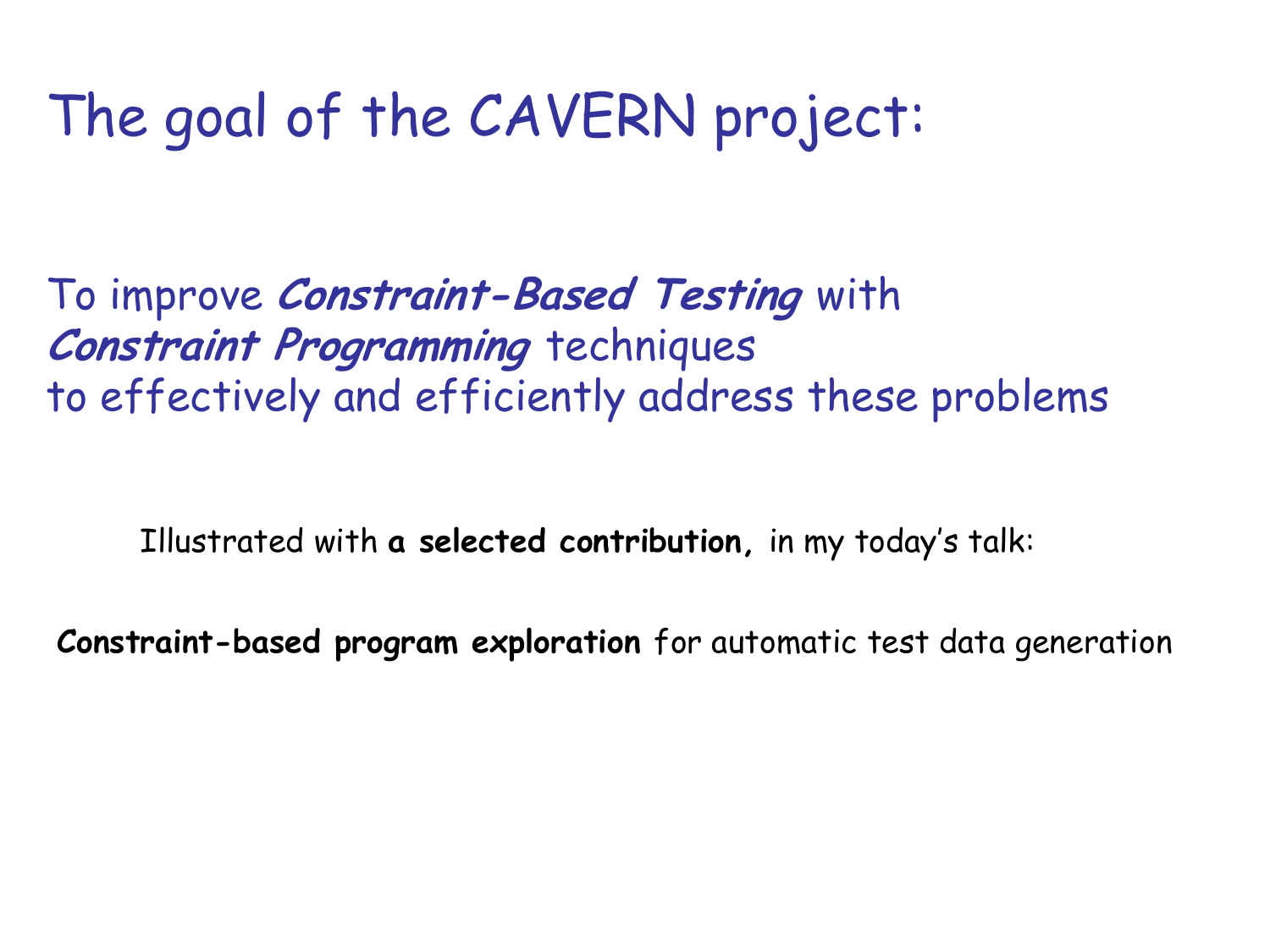### **Outline**

- Motivations of the CAVERN project
- Constraint-based program exploration for automatic test data generation
- Scientific results of the CAVERN project
- Achievment & Conclusions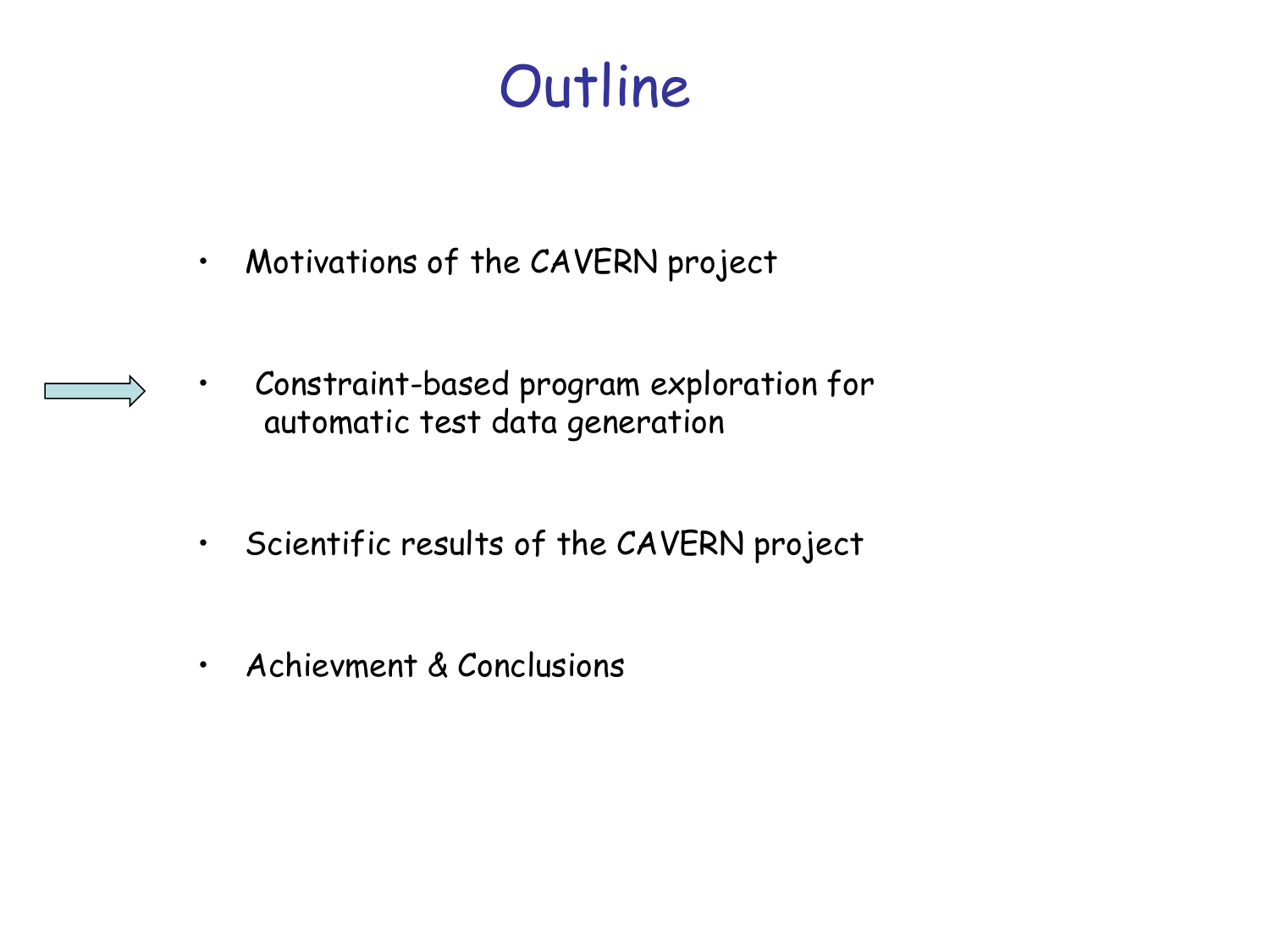## A reacheability problem

f( int i, ... )  
\n{   
\n
$$
i = 100;
$$
  
\nwhile ( i > 1)  
\nb. { j++ ; i-- ;}



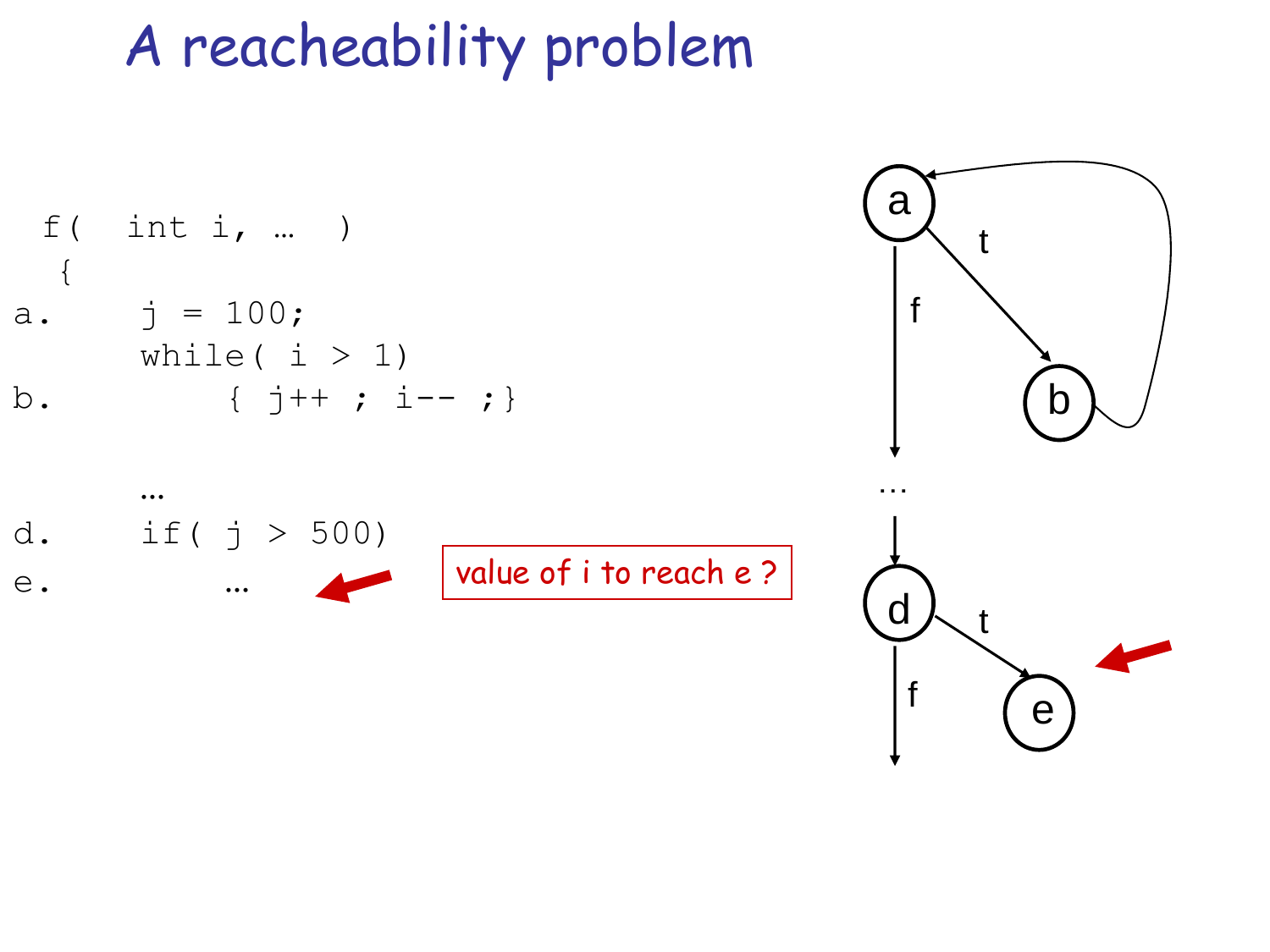### Path-oriented exploration

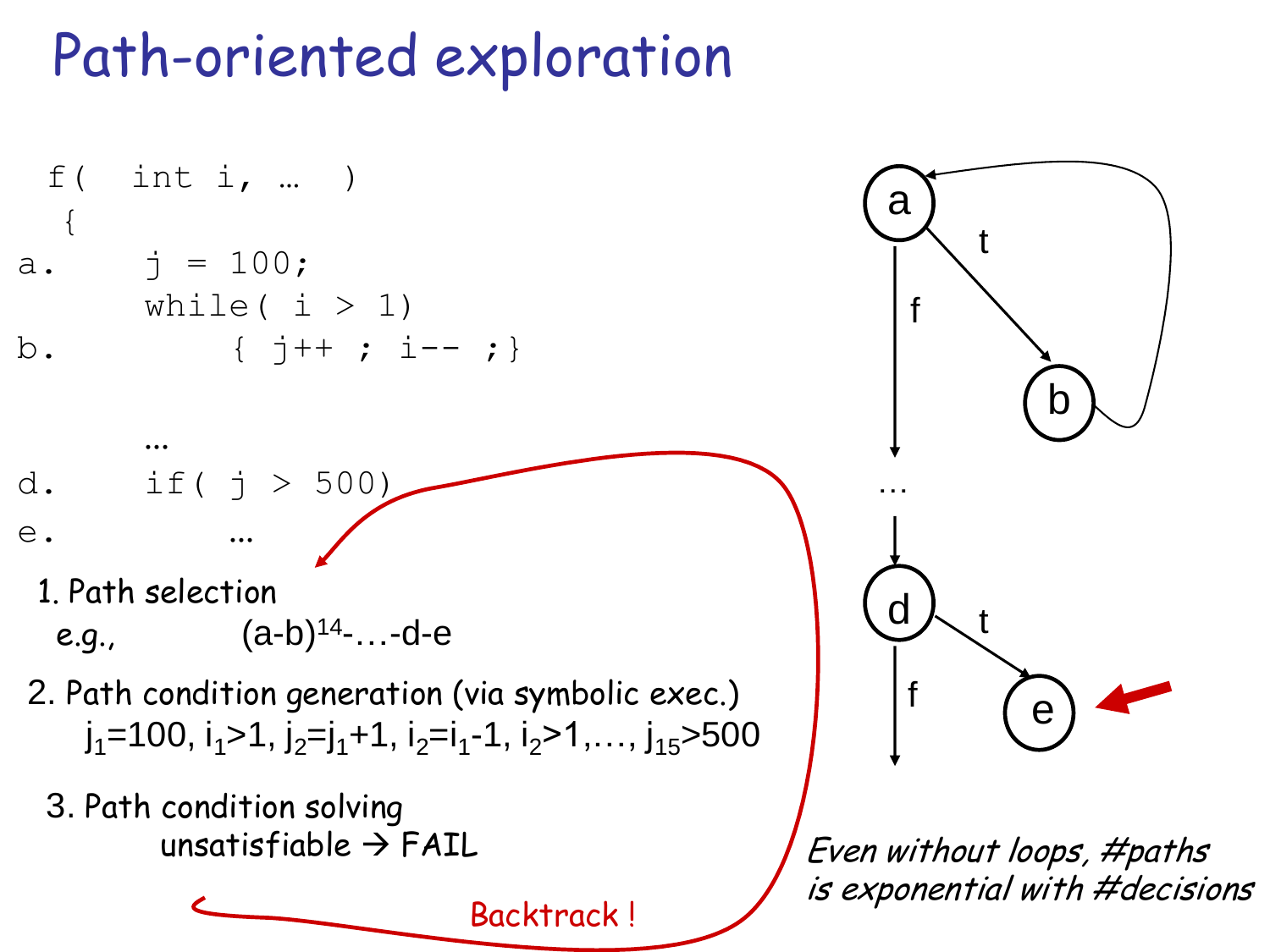## Constraint-based program exploration

 f( int i, … ) { a. j = 100; while( i > 1) b. { j++ ; i-- ;}

d. if 
$$
(j > 500)
$$

…

e. …

- 1. Constraint model generation
- $\overline{\phantom{a}}$ 2. Control dependencies generation;  $j_1$ =100,  $i_3$  ≤ 1,  $j_3$  > 500
- 3. Constraint model solving  $j_1 \neq j_3$  entailed  $\rightarrow$  unroll the loop 400 times  $\rightarrow$  i<sub>1</sub> in  $\,$  401  $\,$  . 2 $^{31}$ -1



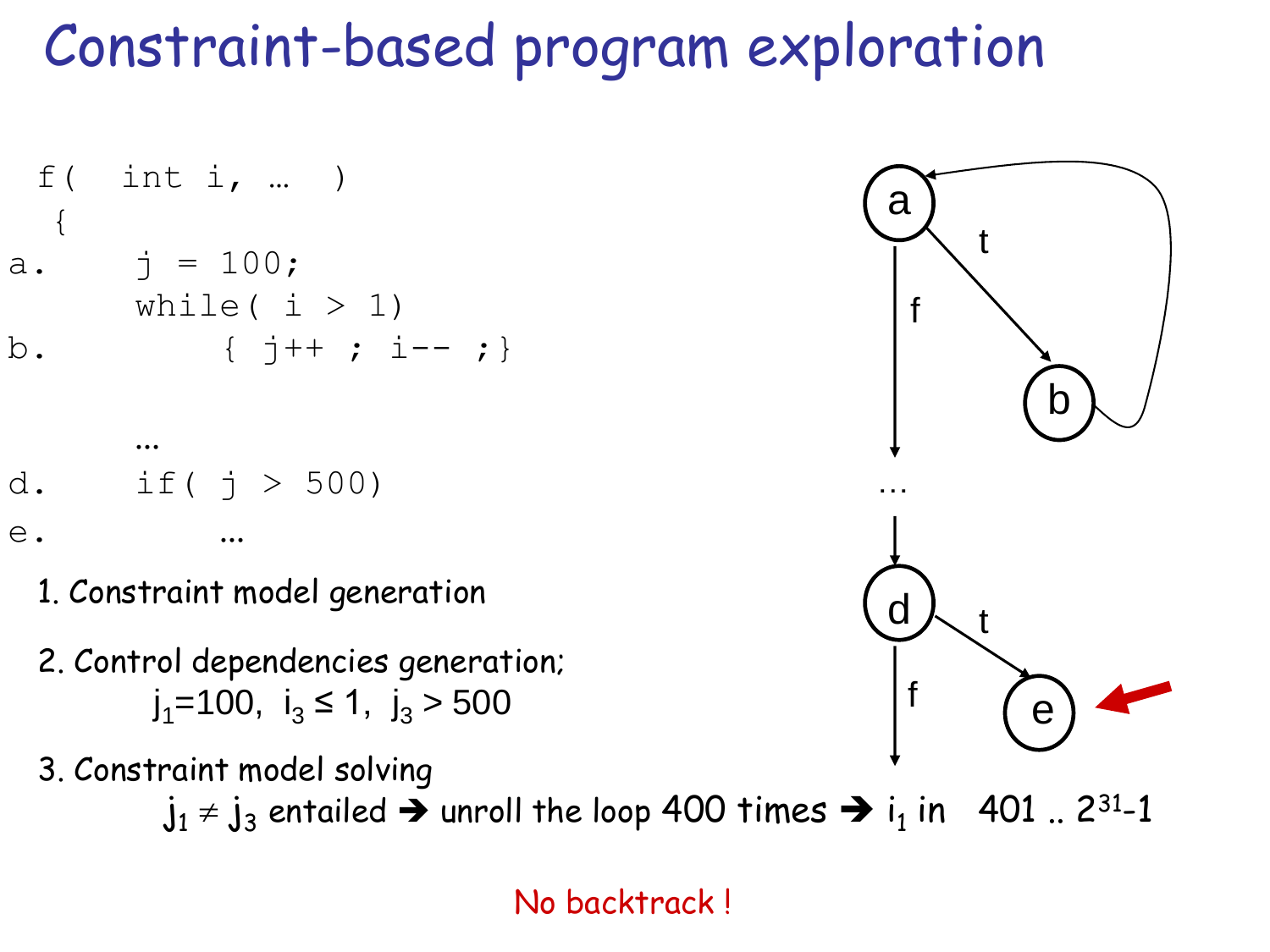### Constraint-based program exploration (Contribution of the CAVERN project)

- Based on a constraint model of the whole program (i.e., each statement is seen as a relation )
- Constraint reasoning over control structures
- Requires to build **dedicated constraint solvers**:
	- \* propagation queue management with priorities
	- \* specific propagators for meta-constraints
	- \* structure-aware labelling heuristics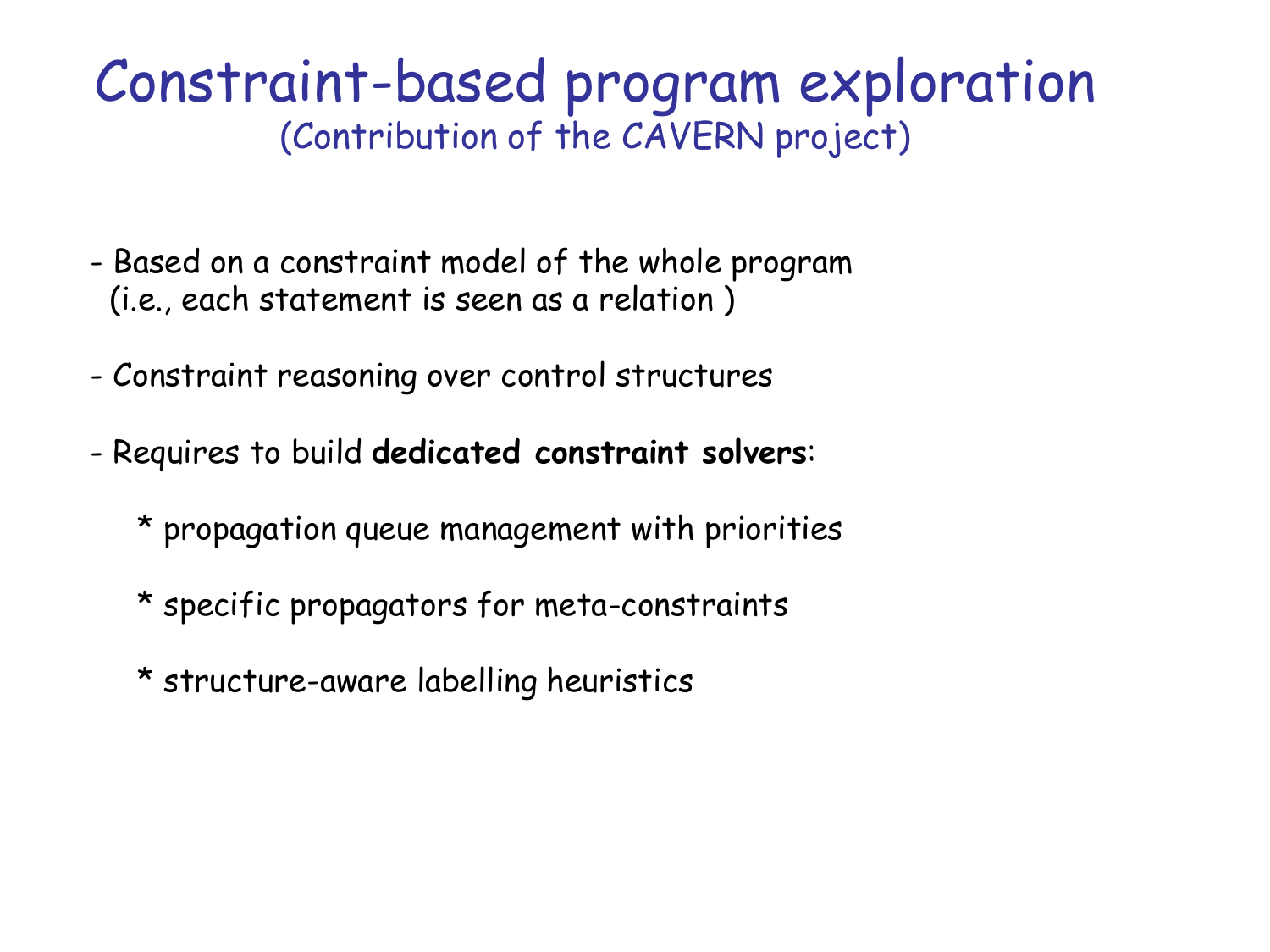### Assignment as Constraint

Viewing an assignment as a relation requires to normalize expressions and rename variables (through single assignment languages, e.g. SSA)

$$
i^* = +i ; \qquad \qquad \longrightarrow \qquad i_2 = (i_1 + 1)^2
$$

Using finite-domains **bound-consistency** filtering:

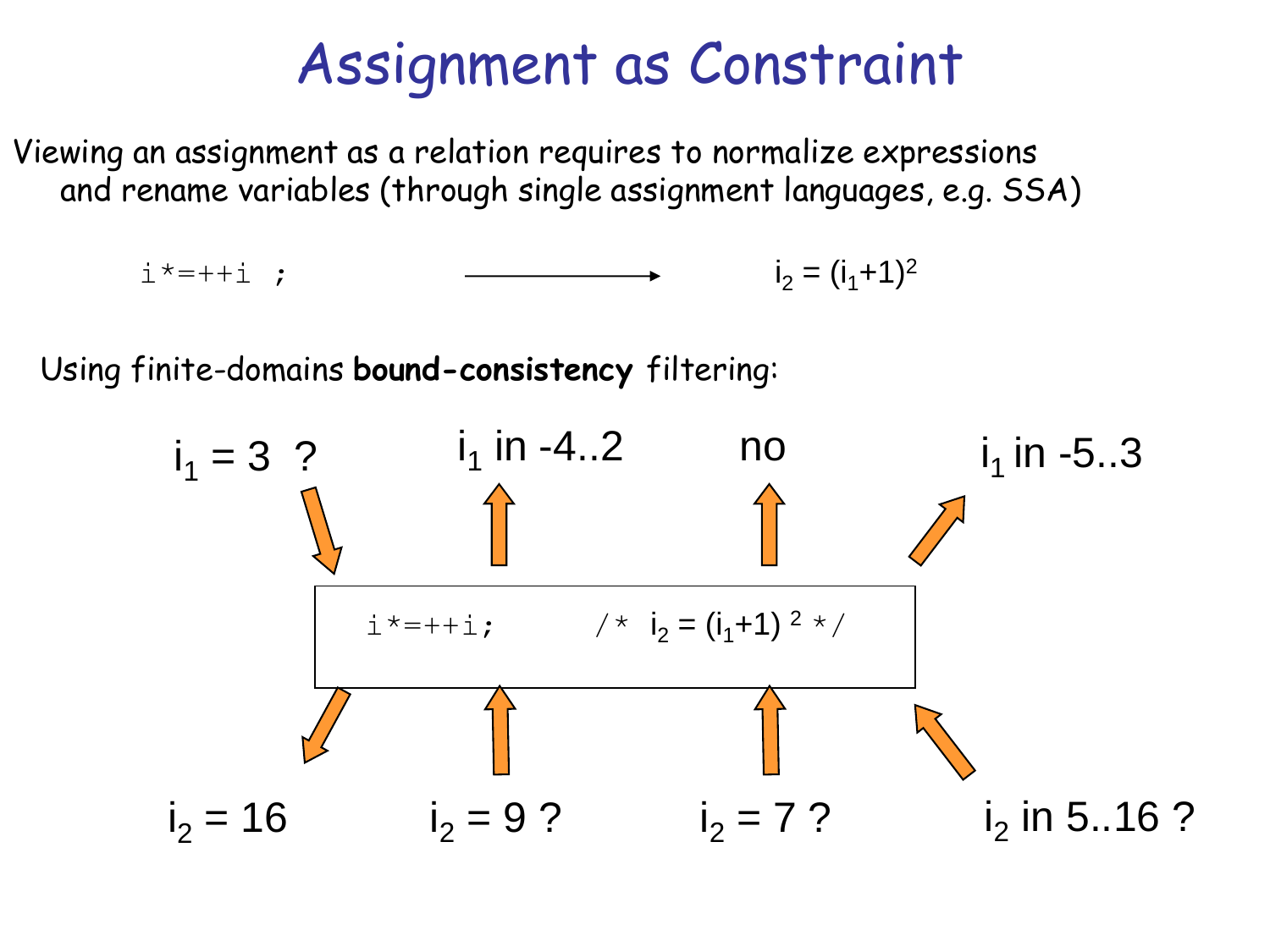### Statements as constraints

- $\checkmark$  Type declaration: signed long x;  $\hat{\to}$  x in -2<sup>31</sup>..2<sup>31</sup>-1
- $\checkmark$  Assignments:  $i^* = +i$ ;  $\Rightarrow i_2 = (i_1 + 1)^2$
- $\checkmark$  Memory and array accesses and updates:  $v=A[i]$  (or  $p=Mem[\&p]$ )  $\rightarrow$  variations of element/3
- $\checkmark$  Control structures: dedicated meta-constraints (interface, awakening conditions and filtering algorithms)

 ${\sf Condition}$ nals (SSA) if D then  ${\tt C}_{1},$  else  ${\tt C}_{2}$   $\rightarrow$  ite

**Loops (SSA)** while D do C  $\rightarrow$  W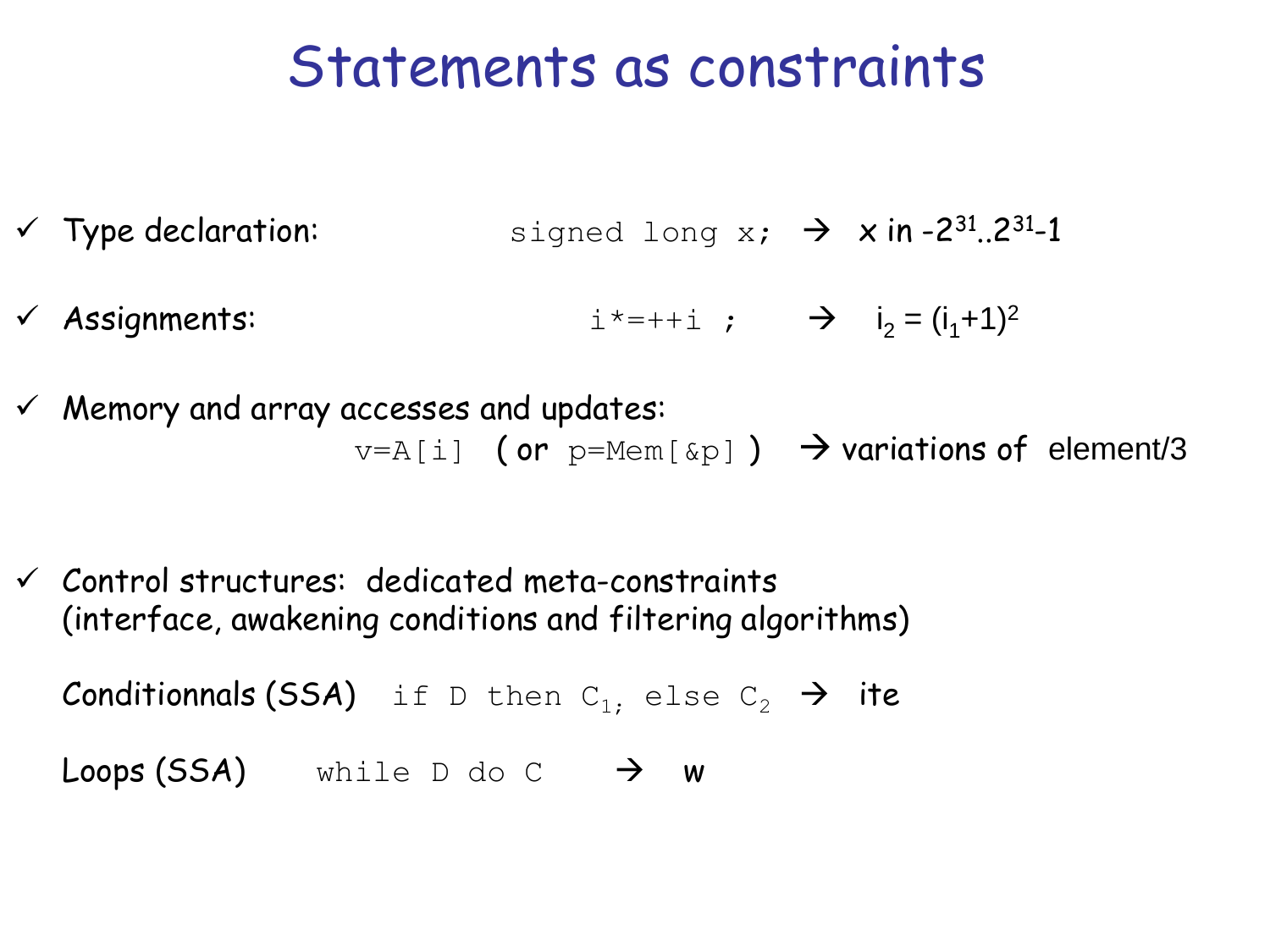### Conditional as meta-constraint: ite/6



ite(  $x > 0$ , j<sub>1</sub>, j<sub>2</sub>, j<sub>3</sub>, j<sub>1</sub> = 5, j<sub>2</sub> = 18) iff  $\bullet \neg (\times \circ 0 \ \land \ j_1 = 5 \ \land \ j_3 = j_1) \rightarrow \neg (x \circ 0) \land \ j_2 = 18 \ \land j_3 = j_2$  $\bullet \neg ((\neg (x \cdot 0) \land j_3 = j_2) \rightarrow x \cdot 0 \land j_1 = 5 \land j_3 = j_1$ • Join(  $x > 0 \wedge j_1 = 5 \wedge j_3 = j_1$  ,  $\neg(x > 0) \wedge j_1 = 18 \wedge j_3 = j_2$  )  $\star \times \bullet 0 \rightarrow j_1 = 5 \land j_3 = j_1$  $\bullet \neg (x > 0) \rightarrow j_2 = 18 \land j_3 = j_2$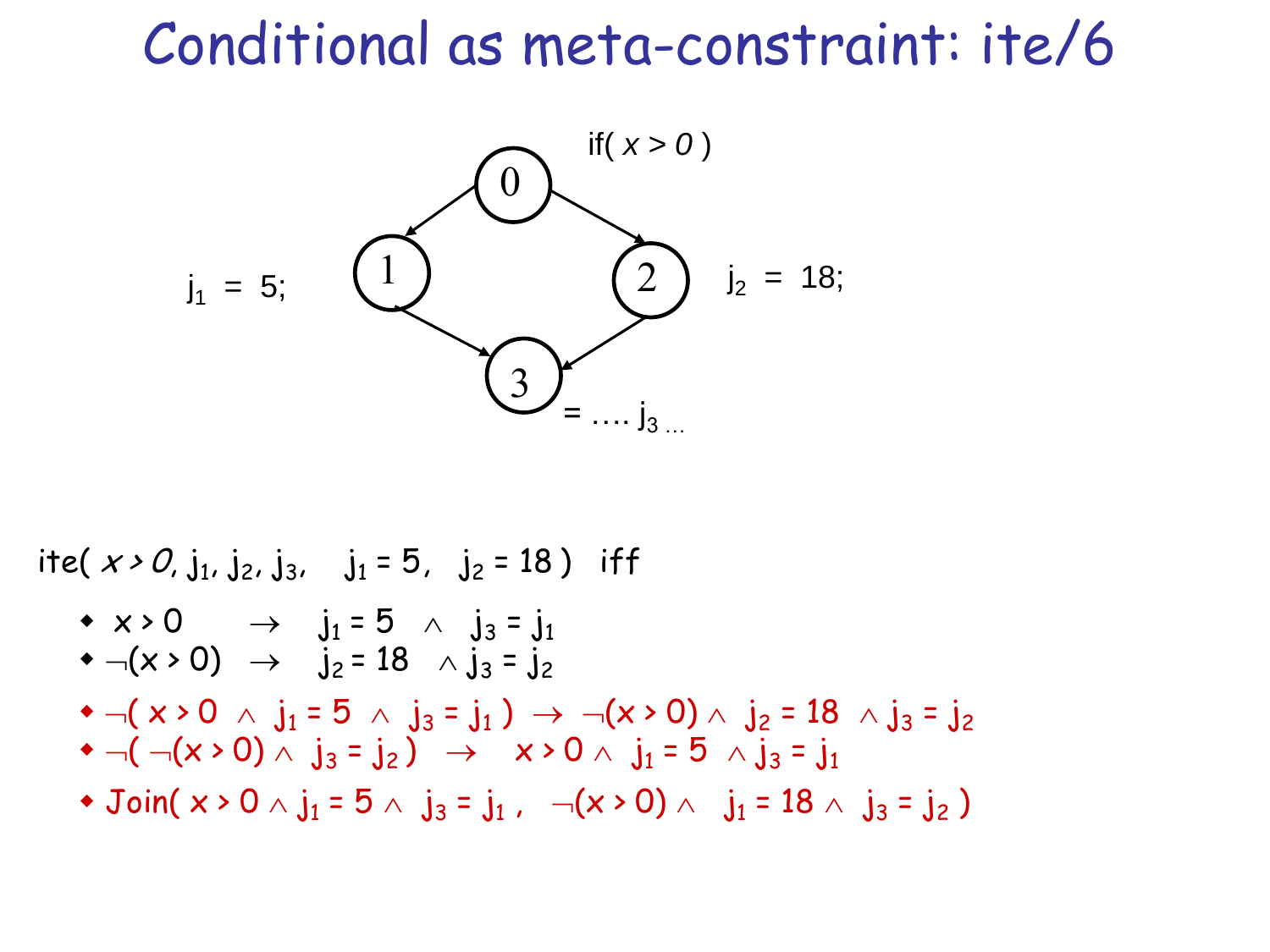### Loop as meta-constraint: w/5



w(Dec, V<sub>1</sub>, V<sub>2</sub>, V<sub>3</sub>, body)  $iff$ 

- Dec<sub>V3</sub><sub>+V1</sub>  $\rightarrow$  body<sub>V3</sub><sub>+V1</sub>  $\land$  **w**(Dec, v<sub>2</sub>, v<sub>new</sub>, v<sub>3</sub>, body<sub>V2</sub><sub>+Vnew</sub>)
- $\bullet$  -Dec<sub>V3</sub><sub>V1</sub>  $\rightarrow$  V<sub>3</sub>=V<sub>1</sub>
- $\neg(Dec_{V3\leftarrow V1} \wedge body_{V3\leftarrow V1}) \rightarrow \neg Dec_{V3\leftarrow V1} \wedge v_{3}=v_{1}$
- $\bullet$   $\neg(\neg \textsf{Dec}_{\textsf{V3}\in \textsf{V1}} \land \textsf{v}_3 = \textsf{v}_1) \rightarrow \textsf{Dec}_{\textsf{V3}\in \textsf{V1}} \land \textsf{body}_{\textsf{V3}\in \textsf{V1}} \land \textsf{w}(\textsf{Dec},\textsf{v}_2,\textsf{v}_\textsf{new},\textsf{v}_3,\textsf{body}_{\textsf{V2}\in \textsf{Vnew}})$
- join(Dec<sub>V3EV1</sub> ^ body<sub>V3EV1</sub> ^ w(Dec,v<sub>2</sub>,v<sub>new</sub>,v<sub>3</sub>,body<sub>V2EVnew</sub>)<sub>,</sub> --Dec<sub>V3EV1</sub> ^ v<sub>3</sub>=v<sub>1</sub>)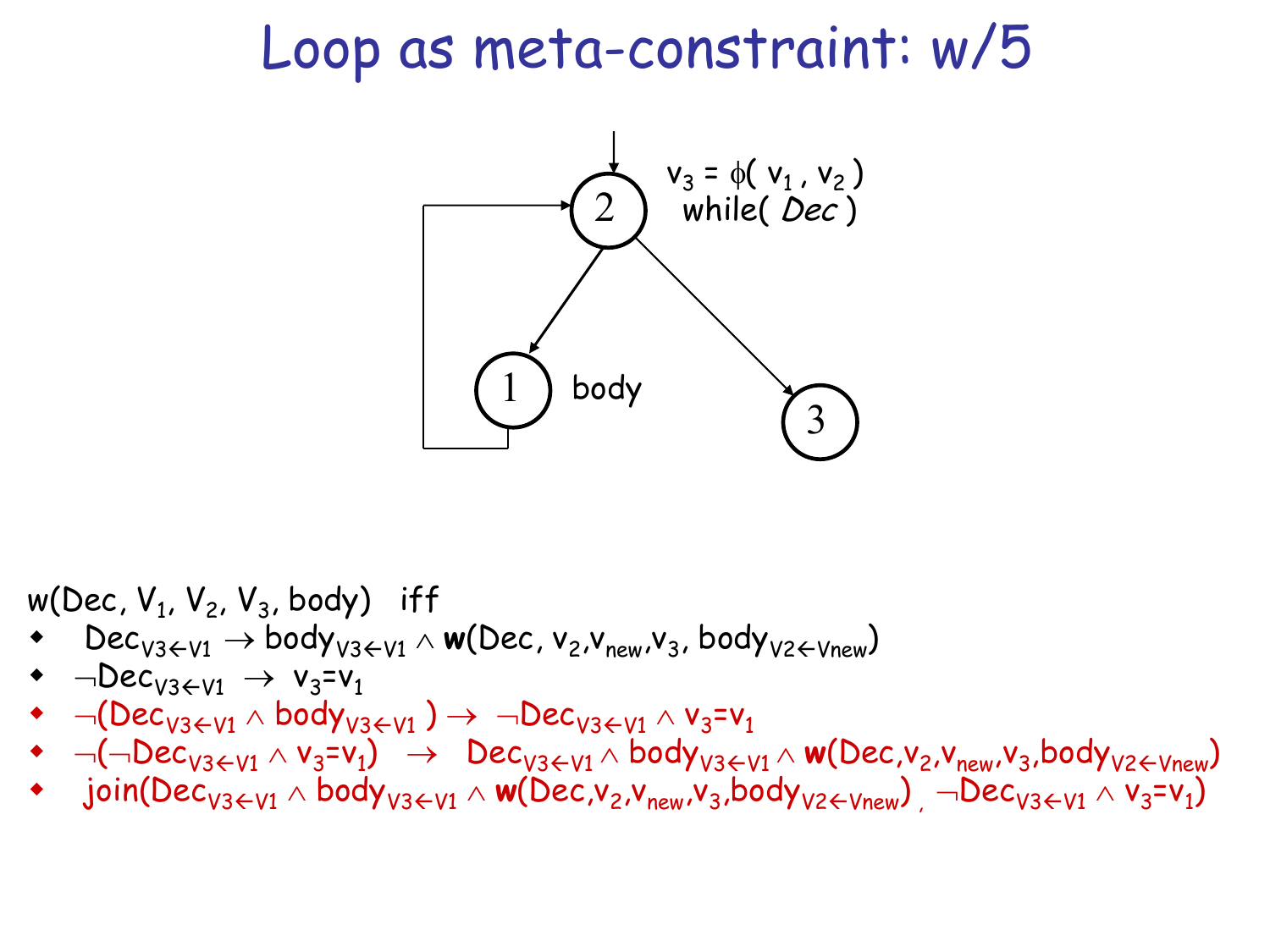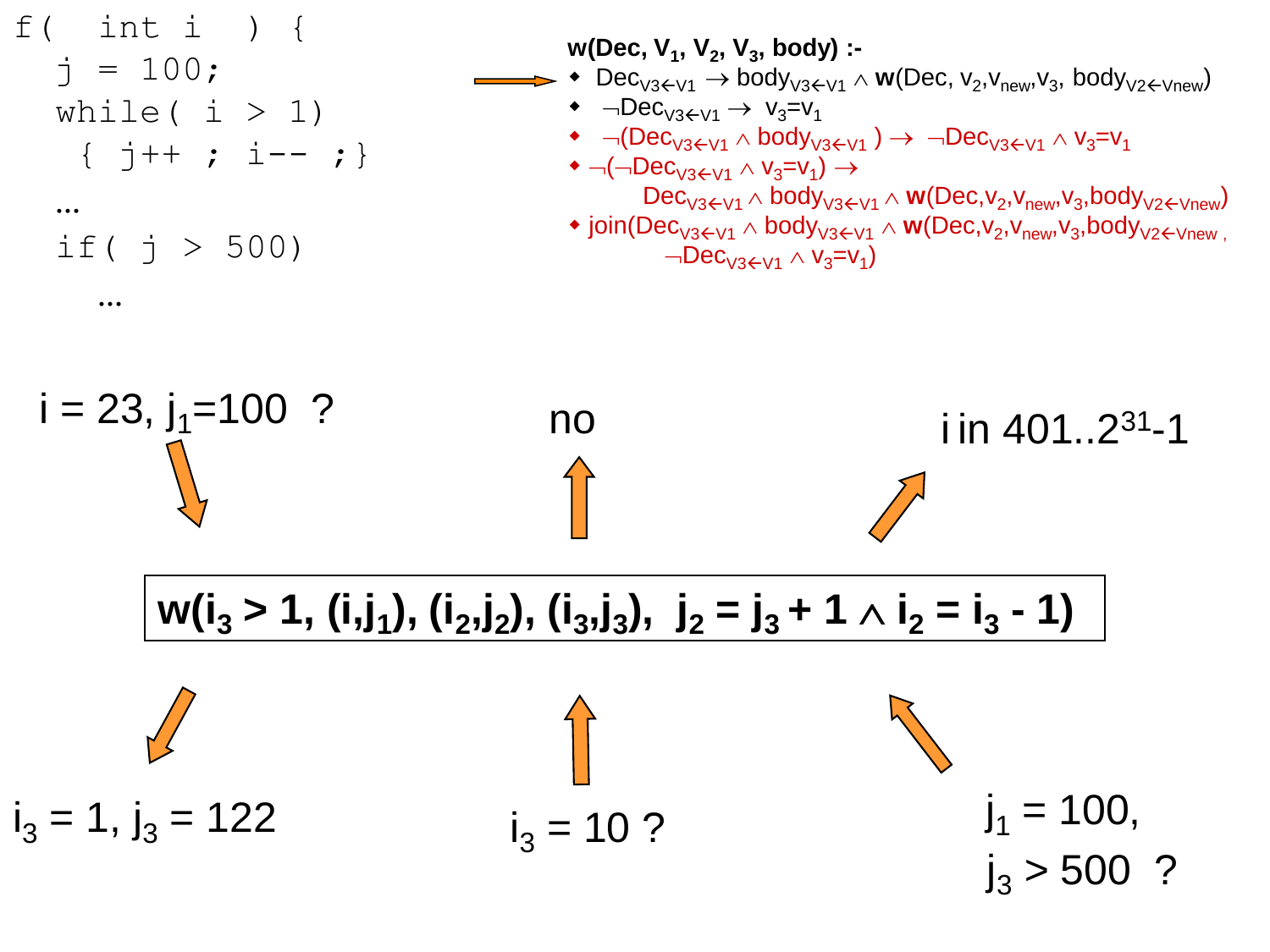## Features of constraint-based exploration

 $\checkmark$  Special meta-constraints implementation for ite and w, memory accesses, function calls, and so on

By construction, w is unfolded only when necessary but w may NOT terminate !  $\rightarrow$  only a semi-correct test data generation procedure

- Join is implemented using **Abstract Interpretation** operators (e.g., interval-based union, weak-join operator, widening in **Euclide**)
- $\checkmark$  Special propagators based on linear-based relaxations Using **Linear Programming over rationals** (i.e., Q\_polyhedra)

**Abstraction-based relaxations**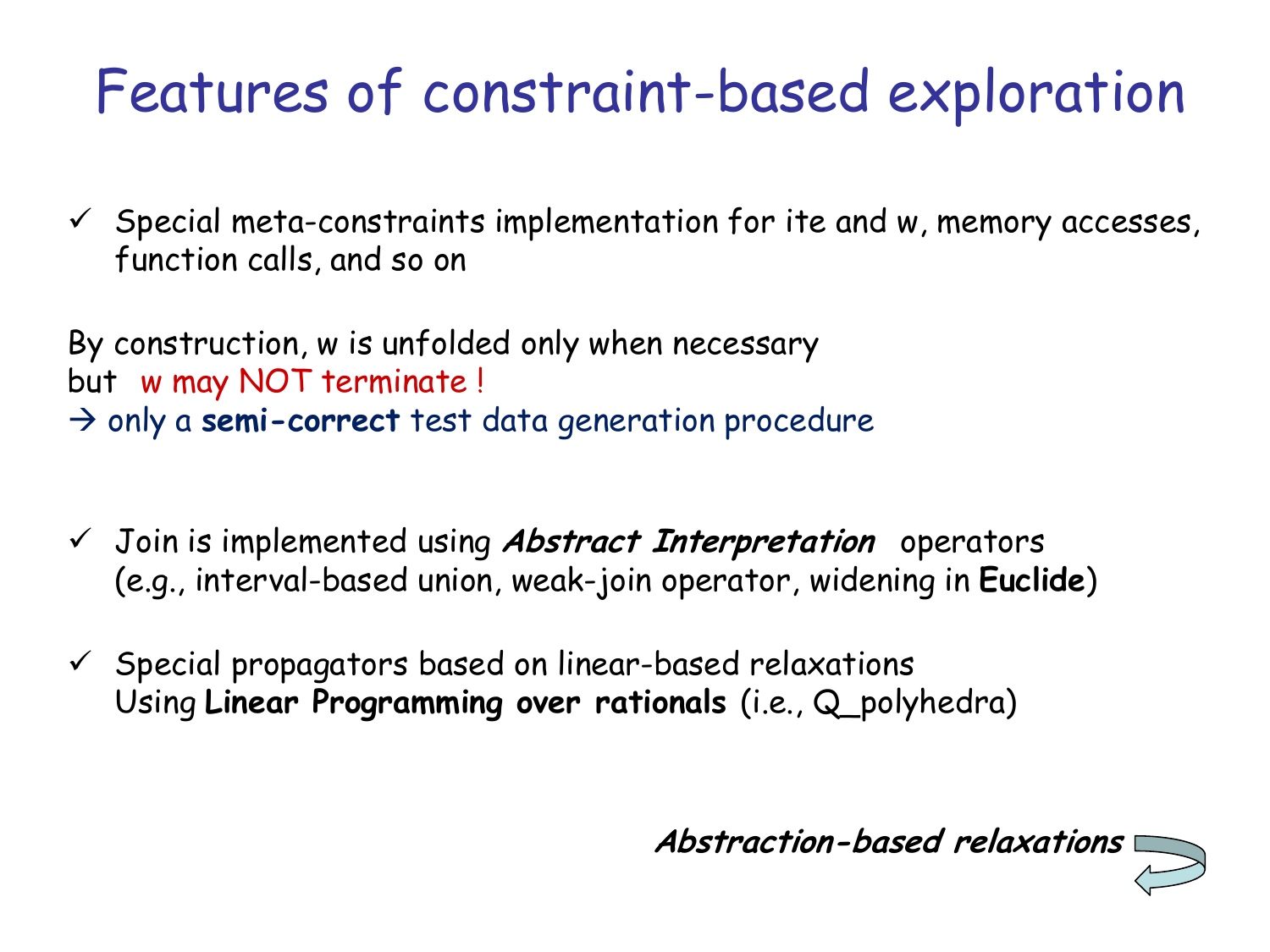### Abstraction-based relaxations

 $\rightarrow$  During constraint propagation, constraints can be relaxed in Abstract Domains (e.g., Q-Polyhedra, Octagons, …)



 $\rightarrow$  To benefit from specialized algorithm (e.g., simplex for linear constraints) and capture global states of the constraint system

 $\rightarrow$  Require safe/correct over-approximation (to preserve property such as: if the Q-Polyhedra is void then the constraint system is unsatisfiable)

**Dynamic Linear Relaxation,** propagation queue with priorities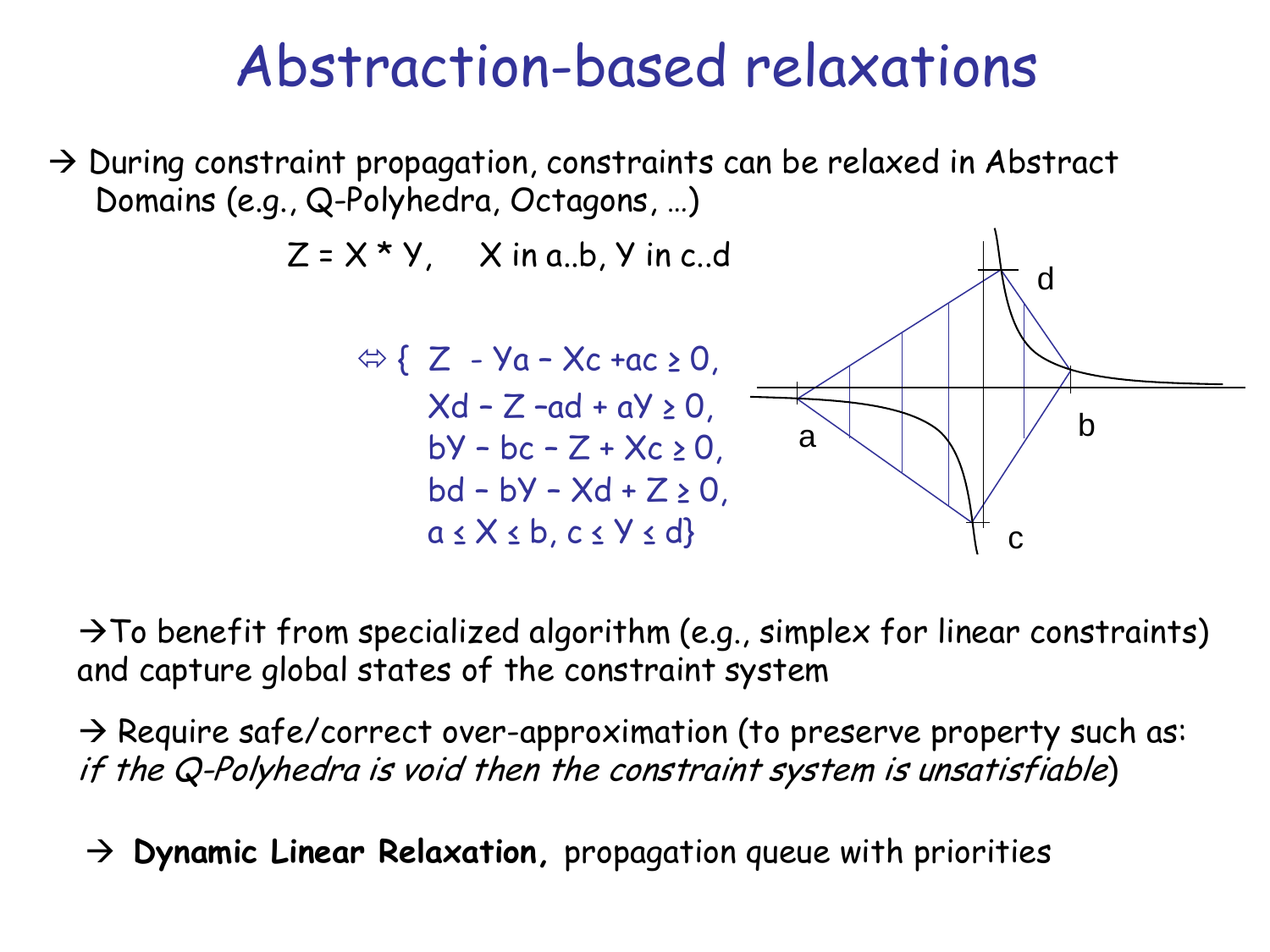#### Constraint-based program exploration (contribution of the CAVERN project – WP3)

Euclide: A Constraint-based testing platform for C **(Gotlieb ICST'09)**

Constraints for memory access/updates (i.e., load/store/new/delete) **(Charreteur Botella Gotlieb JSS'09)**

Application on the TCAS case study **(Gotlieb KER Journal 2011)**

**\*\*\*** 

**Prototype tool implementation:** 



**Euclide** (INRIA A. Gotlieb in 2009)

 *TCAS*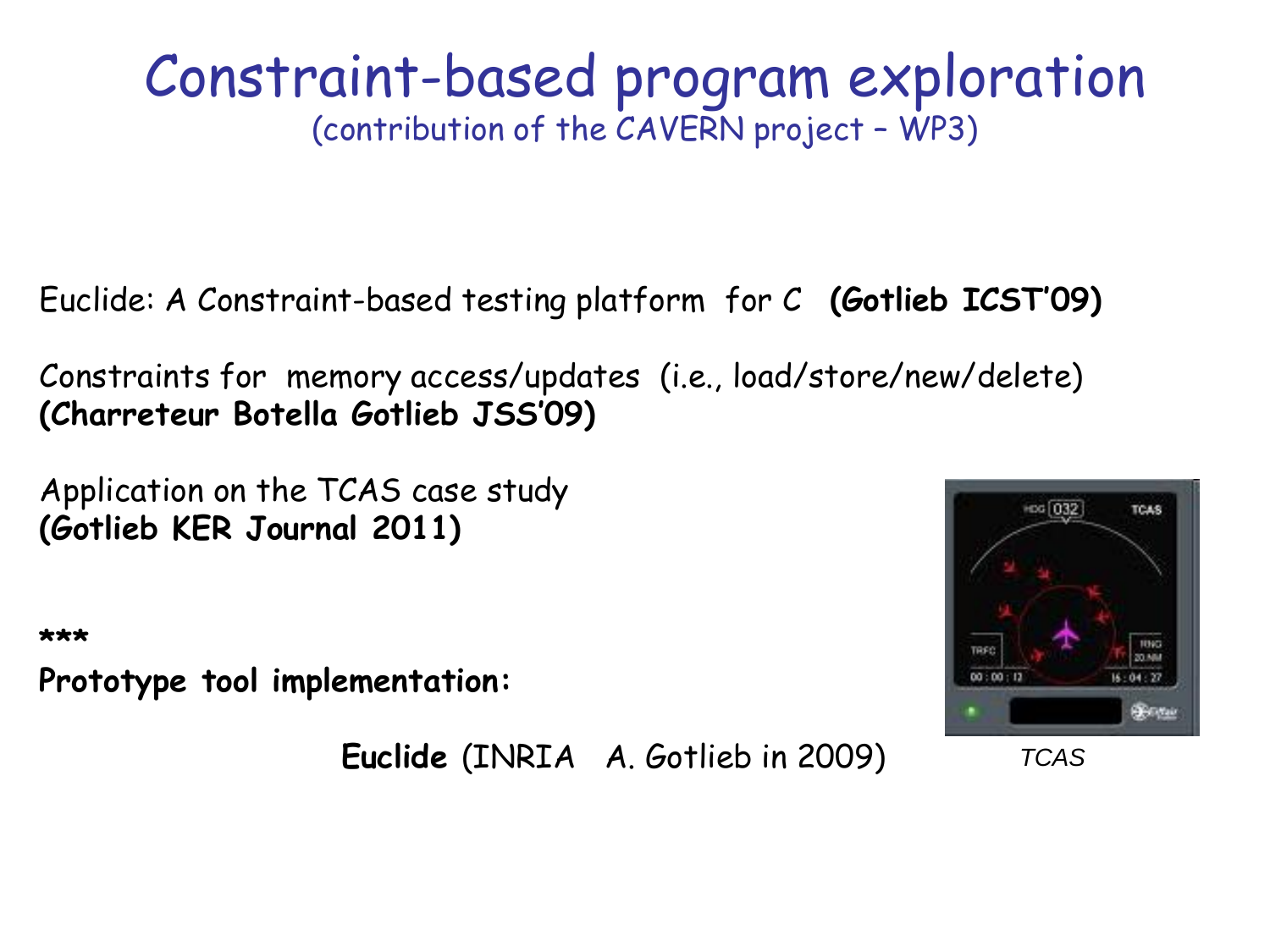## Scientific results of the CAVERN project

#### • Constraints over Memory Models (WP2)

For object-oriented programs (Bytecode Java): Inheritance and virtual calls  **(Charreteur Gotlieb ISSRE'10)**

> **PhD Thesis of Florence Charreteur** (Defense 9 Mar. 2010) Prototype tool **JAUT**

- Constraints over floating-point variables (WP4)
	- Filtering by ULP Max for addition/substraction **(Marre Michel CP'10),** for multiplication/division **(Carlier Gotlieb ICTAI'11)**

 **Postdoc Matthieu Carlier** Prototype tool for C floating-point computations = **FPSE**

- Solving linear constraints over fp variables  **(Belaid Michel SCAN'11)** 

 **PhD Thesis of Mohammed Said Belaid**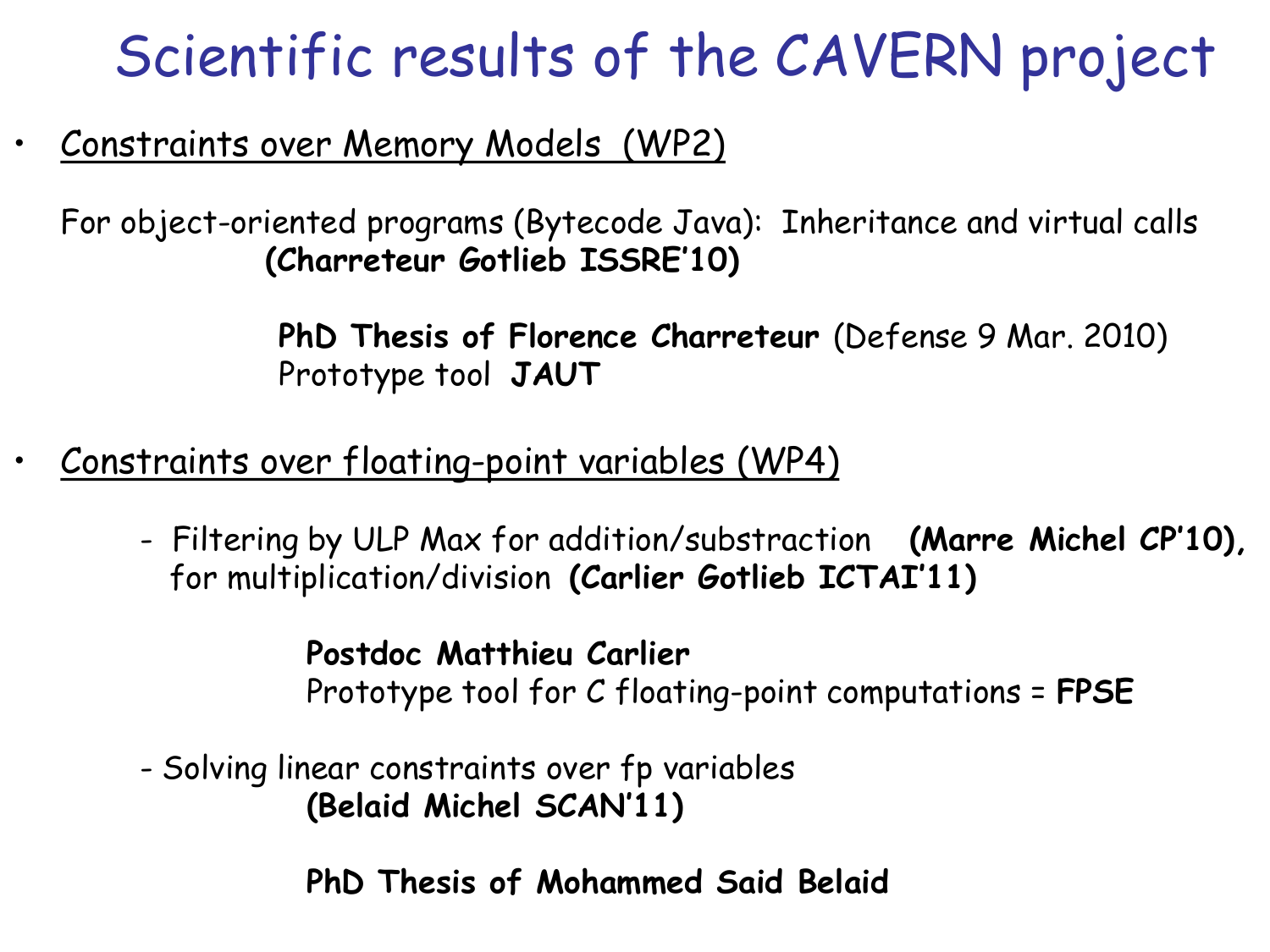## Scientific results of the CAVERN project

• Constraints over modular integer variables (WP3)

 **(Gotlieb Leconte Marre ModRef'10)** Implantation in **GaTel** and **JSolver**

• Explanation-based generalization of infeasible paths in *Dynamic* Symbolic Execution (WP3)

> **(Delahaye Botella Gotlieb ICST'10, TSE in revision)** PhD Thesis of Mickael Delahaye (Defense 25 Oct. 2011) Prototype tool for C programs = **IPEG**

Inferring loop invariants for Java programs (WP3)

**(Ponsini Collavizza Rueher ICSM'10)** Postdoc of Olivier Ponsini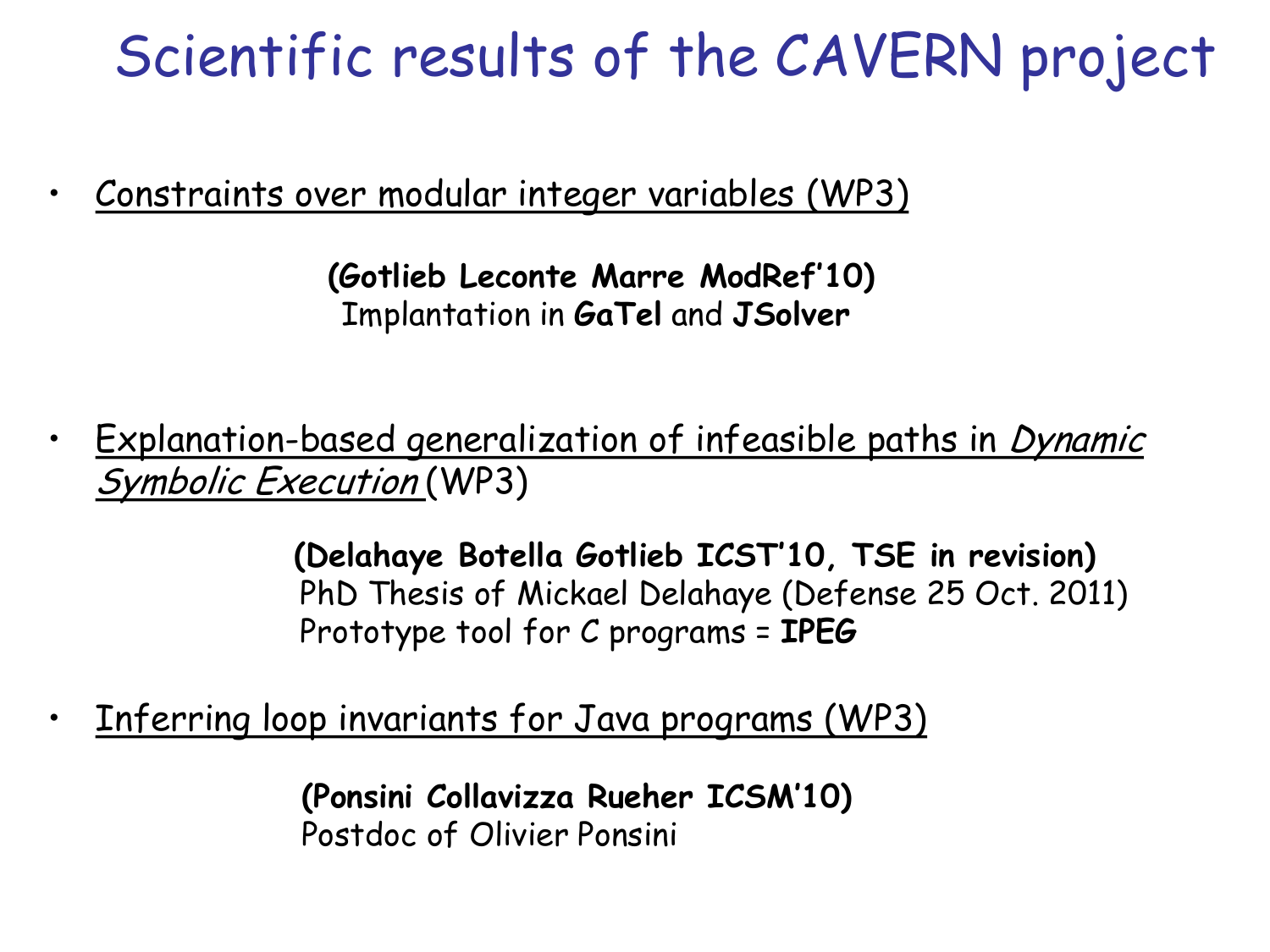### Achievments

• 7 publications involving more than 2 partners: 3 Int. Journals, 3 Int. Conf., 1 Nat. Conf.

INRIA-ILOG-CEA CEA-I3S CEA-INRIA

More than 20 publications in total!

• 4 PhD among which 2 have already been completed

(B. Berstel ILOG, M. Said Belaid I3S, F. Charreteur INRIA, M. Delahaye CEA)

1 HDR

12 months of post-docs

• Development of several prototype tools (Euclide, JAUT, Jsolver,…)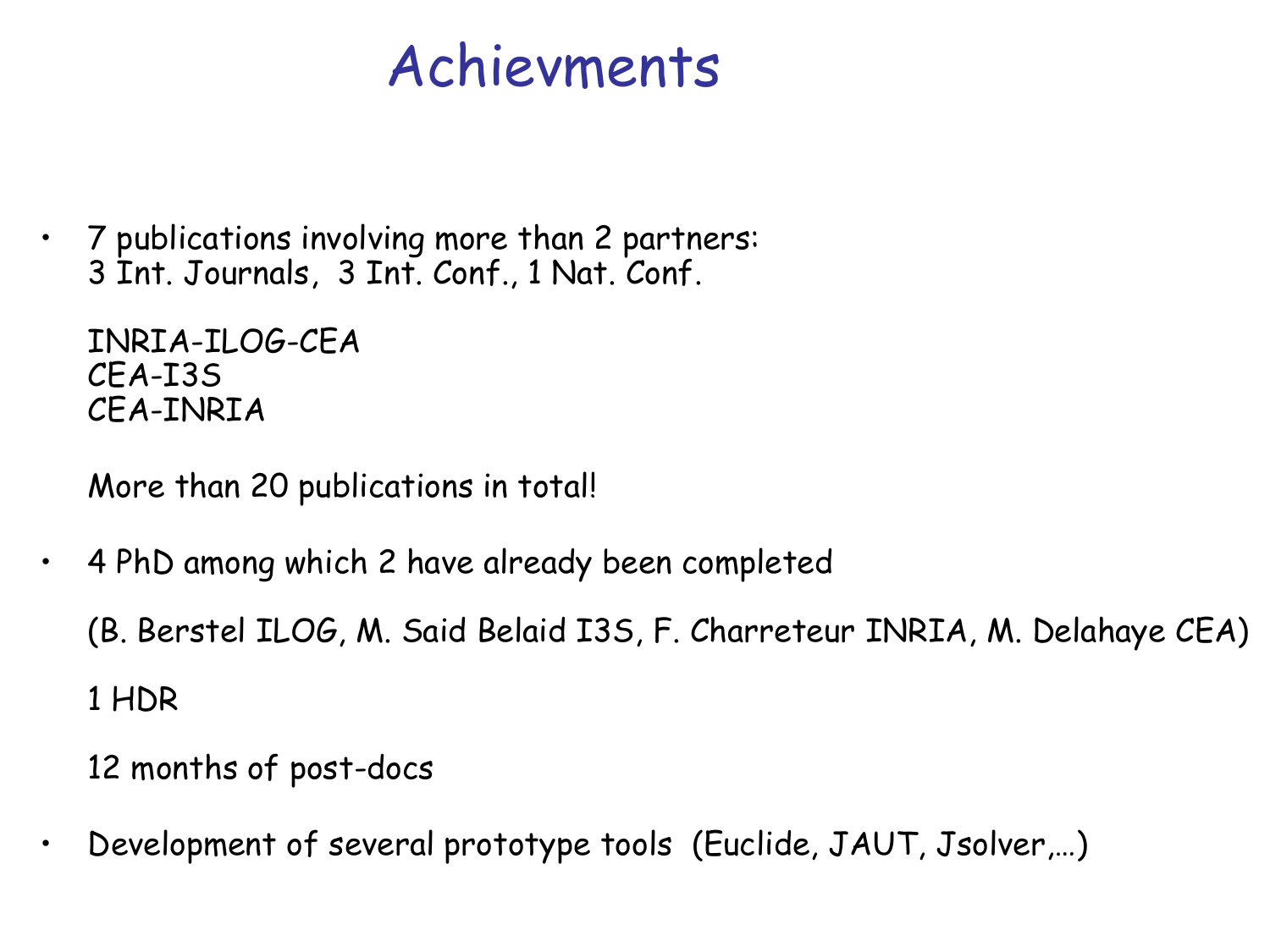## Conclusions Constraint-Based Testing

- Emerging concept in code- and model-based automatic test data gener.
- Constraint Programming techniques offers:
	- Global constraints modelling to handle control and data structures (while pure SAT-solving does not work well in that context)
	- Versatility and flexibility of CP (while pure LP or SMT approaches are very rigid). Handles non-linear constraints over finite domains.
	- Generic techniques to implement new solvers, with abstraction-based relaxation, even if unsatisfiability detection has to be improved by combining techniques (e.g., SMT/CP)
- Mature tools (academic and industrial) already exist, but application on real-sized industrial cases still have to be demonstrated